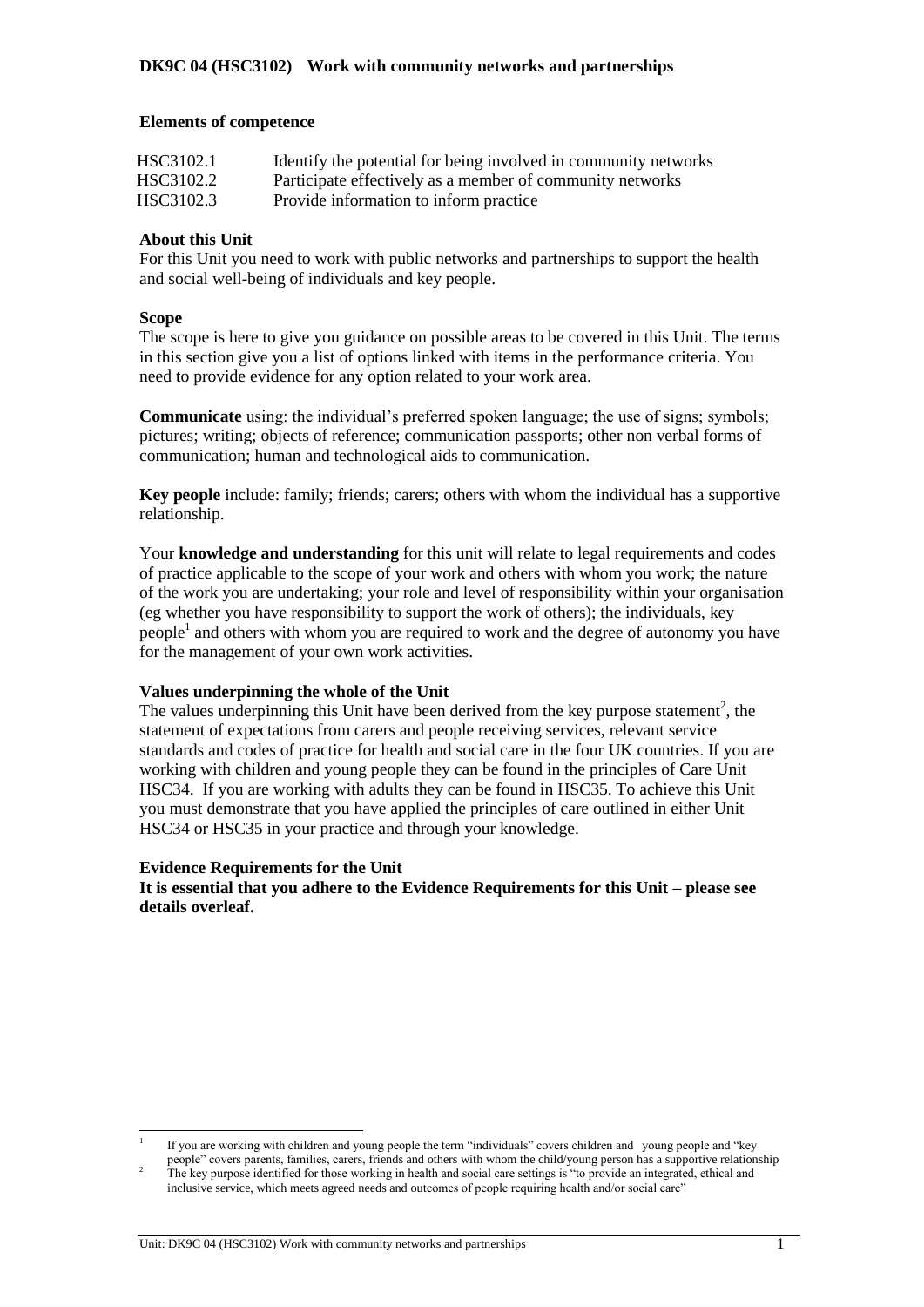| SPECIFIC EVIDENCE REQUIREMENTS FOR THIS UNIT                                                                                                                                                                                                                                                                                                                                                                                                                                                                                                                                                                                                                                                                                                                                                                                                                                                                                                                                                                                                                                                                                                                                                                                                                                                                                                                                                                                                                                   |
|--------------------------------------------------------------------------------------------------------------------------------------------------------------------------------------------------------------------------------------------------------------------------------------------------------------------------------------------------------------------------------------------------------------------------------------------------------------------------------------------------------------------------------------------------------------------------------------------------------------------------------------------------------------------------------------------------------------------------------------------------------------------------------------------------------------------------------------------------------------------------------------------------------------------------------------------------------------------------------------------------------------------------------------------------------------------------------------------------------------------------------------------------------------------------------------------------------------------------------------------------------------------------------------------------------------------------------------------------------------------------------------------------------------------------------------------------------------------------------|
| <b>Simulation:</b>                                                                                                                                                                                                                                                                                                                                                                                                                                                                                                                                                                                                                                                                                                                                                                                                                                                                                                                                                                                                                                                                                                                                                                                                                                                                                                                                                                                                                                                             |
| Simulation is <b>NOT</b> permitted for any part of this unit.                                                                                                                                                                                                                                                                                                                                                                                                                                                                                                                                                                                                                                                                                                                                                                                                                                                                                                                                                                                                                                                                                                                                                                                                                                                                                                                                                                                                                  |
| The following forms of evidence ARE mandatory:                                                                                                                                                                                                                                                                                                                                                                                                                                                                                                                                                                                                                                                                                                                                                                                                                                                                                                                                                                                                                                                                                                                                                                                                                                                                                                                                                                                                                                 |
| <b>Direct observation:</b> It should be possible for your assessor/expert witness to<br>observe you in real work activities which provide evidence for some of the<br>performance criteria for all three elements of this unit. You should, for example, be<br>observed at team meetings and local network meetings consulting with colleagues<br>about your role in these. Your assessor should therefore be able to comment on<br>your ability to participate and the quality of your participation.<br>Reflective accounts/professional discussion: These will be descriptions of your<br>٠<br>practice of how you work with others - inside and outside your own organisation, to<br>develop and maintain effective networks in the community You should give real<br>examples of how and why you participate in networks and what work you do to<br>prepare for these, and any practical outcomes resulting from these meetings. You<br>should include how you involve individuals in decisions which affect their lives.                                                                                                                                                                                                                                                                                                                                                                                                                                                 |
| Competence of performance and knowledge could also be demonstrated using a<br>variety of evidence from the following:                                                                                                                                                                                                                                                                                                                                                                                                                                                                                                                                                                                                                                                                                                                                                                                                                                                                                                                                                                                                                                                                                                                                                                                                                                                                                                                                                          |
| Questioning/professional discussion: may be used to provide evidence of<br>knowledge, legislation, policies and procedures which cannot be fully evidenced<br>through direct observation or reflective accounts. In addition the assessor/expert<br>witness may also ask questions to clarify aspects of your practice in relation to<br>community development principles.<br><b>Expert Witness:</b> A designated expert witness with specialist skills associated with<br>٠<br>this Unit may provide direct observation of practice, questioning, professional<br>discussion and feedback on reflective accounts.<br>Witness testimony: can be a confirmation or authentication of the activities<br>٠<br>described in your evidence which your assessor has not seen. This could be<br>provided by a work colleague or service user.<br><b>Products</b> – Suggestions: Understanding of the application of organisational policy<br>٠<br>and procedures and government policy in relation to this Unit: Records of meetings,<br>details of plans drafted by you: Minutes of meetings which evaluate the<br>effectiveness of the networks and work outcomes undertaken by networks. These<br>do not need to be included in your portfolio but will form the basis of discussion<br>with your assessor and need to be available for the IV to authenticate. Any products<br>which are included and contain names of individuals must be anonymised.<br><b>GENERAL GUIDANCE</b> |
| Prior to commencing this unit you should agree and complete an assessment plan<br>٠<br>with your assessor which details the assessment methods you will be using, and the<br>tasks you will be undertaking to demonstrate your competence.<br>Evidence must be provided for ALL of the performance criteria ALL of the<br>٠<br>knowledge and the parts of the scope that are relevant to your job role.<br>The evidence must reflect the policies and procedures of your work setting and be<br>٠<br>linked to current legislation, values and the principles of best practice within care<br>and/or community settings. This will include the National Service Standards for the<br>setting and the individuals with whom you work.<br>All evidence must relate to your own work practice.                                                                                                                                                                                                                                                                                                                                                                                                                                                                                                                                                                                                                                                                                    |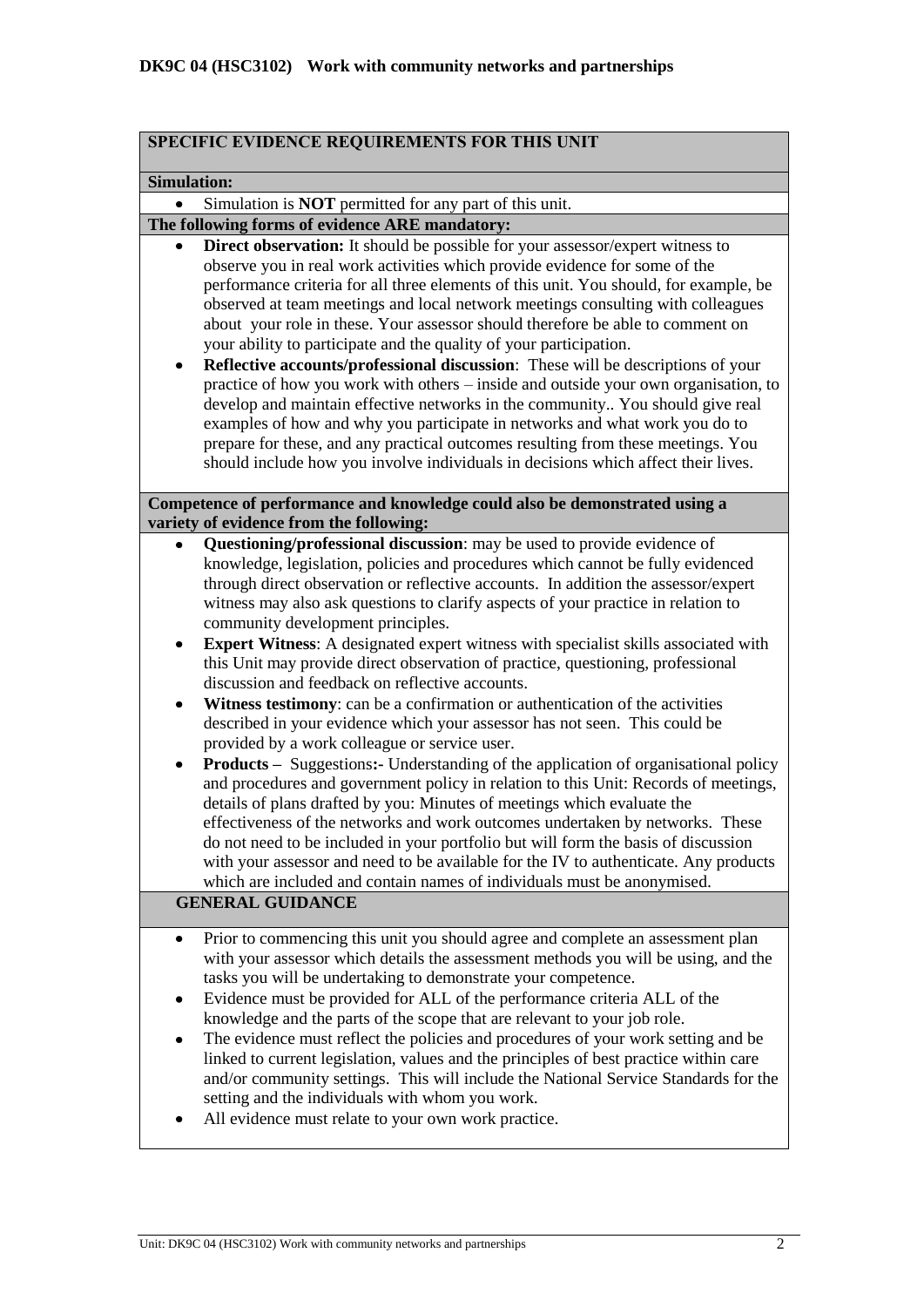## **KNOWLEDGE SPECIFICATION FOR THIS UNIT**

Competent practice is a combination of the application of skills and knowledge informed by values and ethics. This specification details the knowledge and understanding required to carry out competent practice in the performance described in this unit.

When using this specification **it is important to read the knowledge requirements in relation to expectations and requirements of your job role**.

**You need to provide evidence for ALL knowledge points listed below. There are a variety of ways this can be achieved so it is essential that you read the 'knowledge evidence' section of the Assessment Guidance.**

|                | You need to show that you know, understand and can apply in                                                                       | <b>Enter Evidence</b> |
|----------------|-----------------------------------------------------------------------------------------------------------------------------------|-----------------------|
| practice:      |                                                                                                                                   | <b>Numbers</b>        |
| <b>Values</b>  |                                                                                                                                   |                       |
| 1              | Legal and organisational requirements on equality, diversity,                                                                     |                       |
|                | discrimination, rights, confidentiality and sharing of information                                                                |                       |
|                | when working with community networks.                                                                                             |                       |
| $\overline{2}$ | How to provide <b>active support</b> and place the preferences and best                                                           |                       |
|                | interests of the group and its members at the centre of everything                                                                |                       |
|                | you do, whilst enabling group members to take responsibility (as                                                                  |                       |
|                | far as they are able and within any restrictions placed upon them)                                                                |                       |
|                | and make and communicate their own decisions about community                                                                      |                       |
|                | networks and their usefulness to them.                                                                                            |                       |
| 3              | How to work in networks with individuals, key people and those                                                                    |                       |
|                | within and outside your organisation.                                                                                             |                       |
| $\overline{4}$ | Methods that are effective in supporting community networks and                                                                   |                       |
|                | partnerships to be inclusive, respect the diversity of group members                                                              |                       |
|                | and deal with, and challenge, discrimination appropriately.                                                                       |                       |
| 5              | How stereotypical assumptions can affect the development and                                                                      |                       |
|                | running of community networks and the ways in which you can                                                                       |                       |
|                | minimise your own stereotypical assumptions and challenge the                                                                     |                       |
|                | assumptions of others.                                                                                                            |                       |
|                | Legislation and organisational policy and procedures                                                                              |                       |
| 6              | Codes of practice and conduct, and standards and guidance relevant                                                                |                       |
|                | to your own and the roles, responsibilities, accountability and                                                                   |                       |
|                | duties of others when working with community networks.                                                                            |                       |
| $\overline{7}$ | Current local, UK legislation and organisational requirements,                                                                    |                       |
|                | procedures and practices for:                                                                                                     |                       |
|                | data protection, including recording, reporting, storage,<br>(a)                                                                  |                       |
|                | security and sharing of information                                                                                               |                       |
|                | health and safety<br>(b)                                                                                                          |                       |
|                | risk assessment and management<br>(c)                                                                                             |                       |
|                | protecting individuals from danger, harm and abuse<br>(d)                                                                         |                       |
|                | development and running of community networks and<br>(e)                                                                          |                       |
|                | partnerships                                                                                                                      |                       |
|                | working with others to provide integrated services<br>(f)<br>policies, practices and procedures of other organisations and<br>(g) |                       |
|                |                                                                                                                                   |                       |
|                | workers which affect the opportunities and boundaries for                                                                         |                       |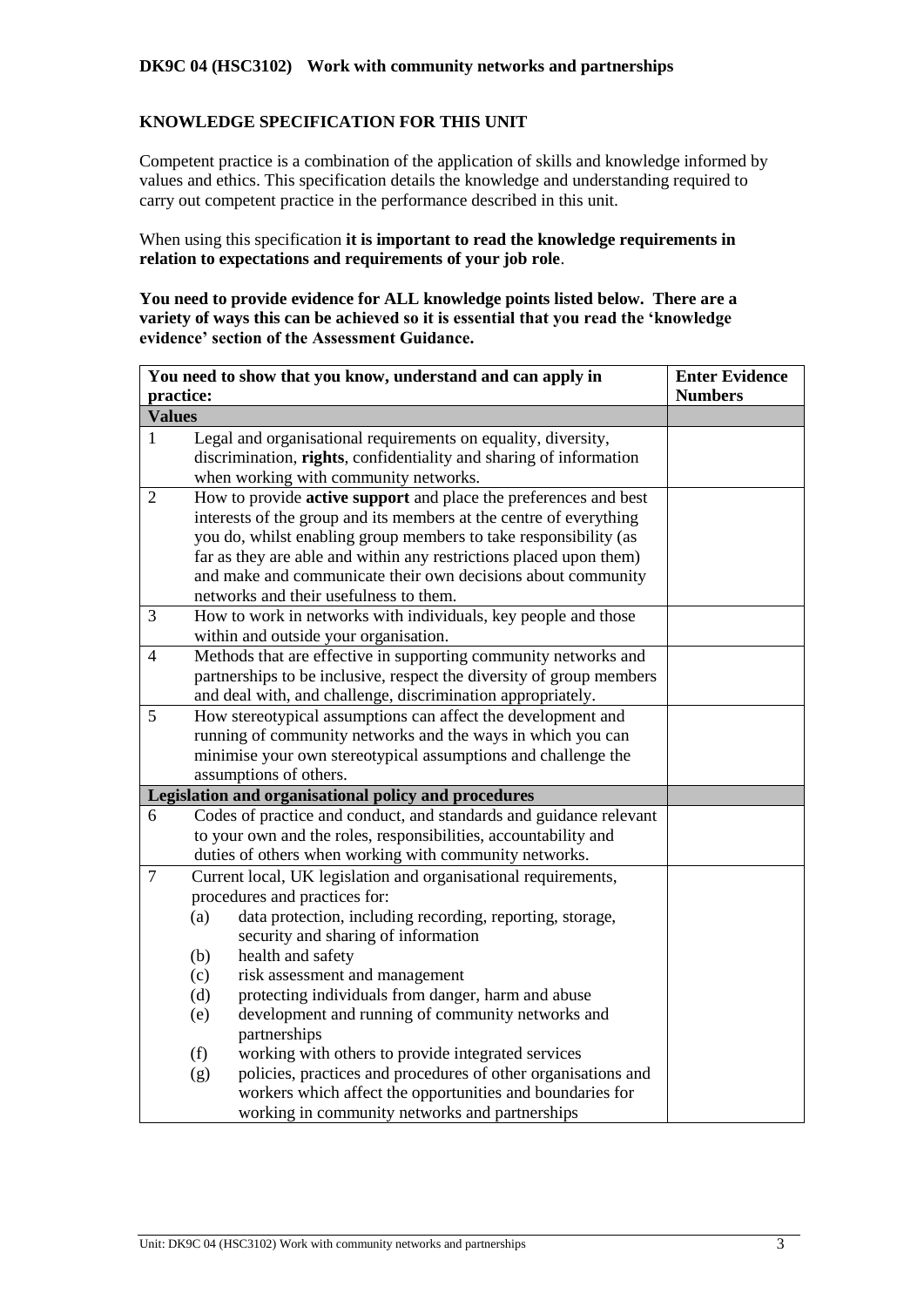|           | You need to show that you know, understand and can apply in                                                                           | <b>Enter Evidence</b> |
|-----------|---------------------------------------------------------------------------------------------------------------------------------------|-----------------------|
| practice: |                                                                                                                                       | <b>Numbers</b>        |
|           | Theory and practice                                                                                                                   |                       |
| 8         | How and where to access information and support that can inform                                                                       |                       |
|           | your practice when working with community networks.                                                                                   |                       |
| 9         | How you can access, review and evaluate information about the                                                                         |                       |
|           | community networks and their benefits and risks to individuals.                                                                       |                       |
| 10        | Government reports, inquiries and research relevant to working                                                                        |                       |
|           | with community networks.                                                                                                              |                       |
| 11        | How power and influence can be used and abused within<br>community networks.                                                          |                       |
| 12        | The responsibilities and limits of your relationships with                                                                            |                       |
|           | community networks in which you are involved.                                                                                         |                       |
| 13        | How to work in partnership with individuals, key people and those                                                                     |                       |
|           | within and outside your organisation to enable community                                                                              |                       |
|           | networks to work and meet the needs of individuals and key                                                                            |                       |
|           | people.                                                                                                                               |                       |
| 14        | How to work with, and resolve conflicts that you are likely to meet                                                                   |                       |
|           | when working with community networks.                                                                                                 |                       |
| 15        | The range of existing networks and partnerships and the interest                                                                      |                       |
|           | groups they serve and how to access this information.                                                                                 |                       |
| 16        | Strategies that are likely to promote a stable network and how they                                                                   |                       |
|           | can be sustained.                                                                                                                     |                       |
| 17        | The reasons for disseminating information on networks and                                                                             |                       |
|           | partnerships to colleagues.                                                                                                           |                       |
| 18        | What is meant by co-operation, collaboration, co-ordination and                                                                       |                       |
|           | conflict, why these are important in network and partnership                                                                          |                       |
|           | working and the positive and negative effects they can have on                                                                        |                       |
|           | networks.                                                                                                                             |                       |
| 19        | Principles for:                                                                                                                       |                       |
|           | working with community networks<br>(a)                                                                                                |                       |
|           | community work and development to meet the needs of<br>(b)                                                                            |                       |
|           | individuals and key people                                                                                                            |                       |
|           | team working in multi-agency and multi-disciplinary context<br>(c)                                                                    |                       |
|           | communicating with interest groups<br>(d)                                                                                             |                       |
| 20        | Where and how to access funding and resources to develop and run<br>community networks and the implications of the structure and type |                       |
|           | of network/partnership on access to funding and resources.                                                                            |                       |
| 21        | The benefits of community networks for individuals, key people                                                                        |                       |
|           | and the service they receive.                                                                                                         |                       |
| 22        | How to support individuals and group members to monitor and                                                                           |                       |
|           | evaluate the effectiveness of the networks.                                                                                           |                       |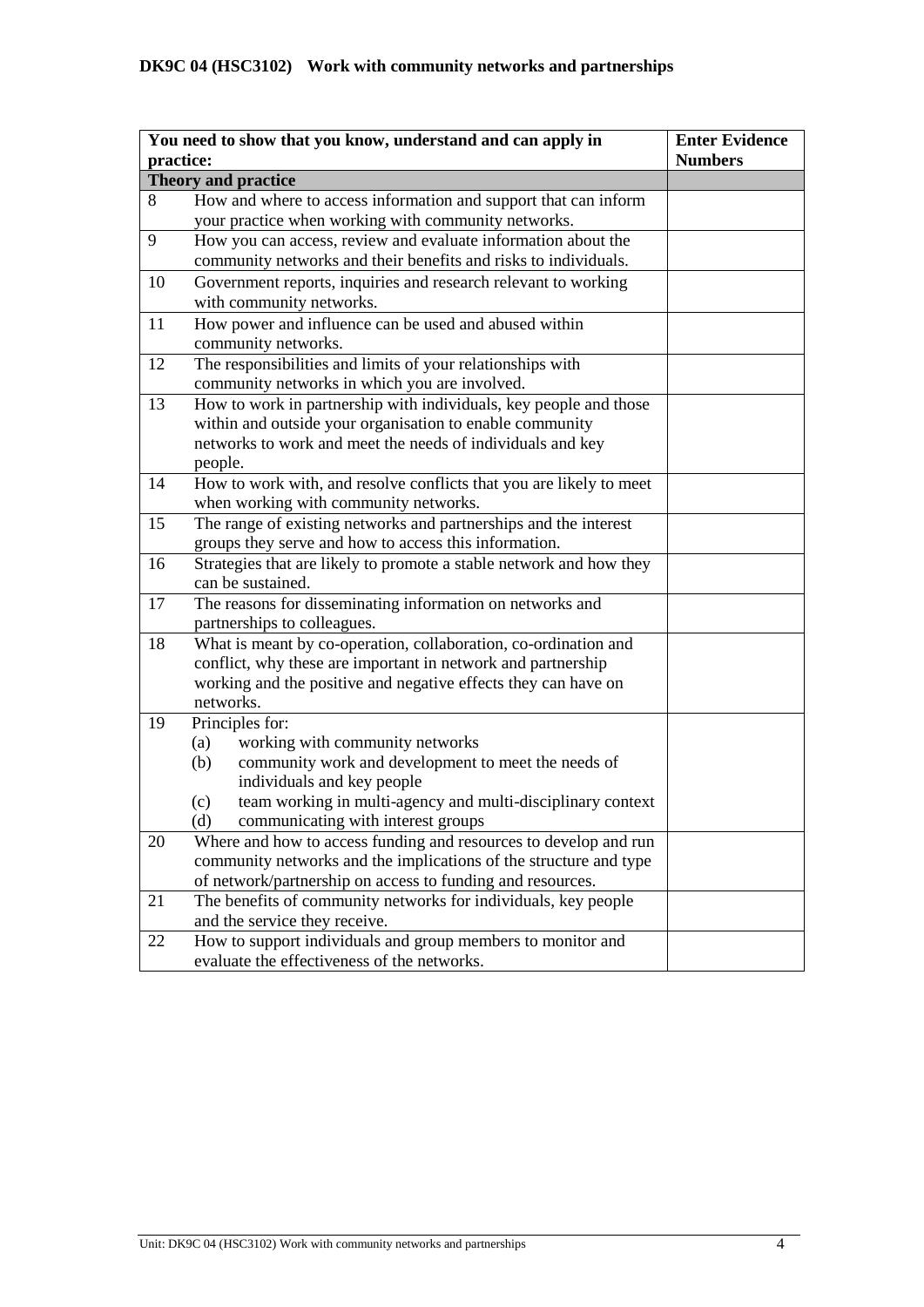| Performance criteria |                                                                                                                                                                                                |           |    |    |   |   |    |
|----------------------|------------------------------------------------------------------------------------------------------------------------------------------------------------------------------------------------|-----------|----|----|---|---|----|
|                      |                                                                                                                                                                                                | <b>DO</b> | RA | EW | O | P | WT |
|                      | You work with individuals, key people<br>and others to identify and communicate<br>the community networks that might be<br>important to them and your organisation<br>and practice.            |           |    |    |   |   |    |
| 2                    | You investigate and liaise with local<br>community networks and partnerships to<br>which you could contribute to identify<br>how you might be involved and the<br>contribution you could make. |           |    |    |   |   |    |
| 3                    | You investigate the costs and benefits of<br>being involved in community networks<br>and partnerships to you, the people for<br>whom you are responsible and your<br>organisation.             |           |    |    |   |   |    |
| 4                    | You identify community networks that<br>would value and welcome your<br>contribution, experience and expertise.                                                                                |           |    |    |   |   |    |
| 5                    | You work with others to agree which<br>community networks you should be a<br>member.                                                                                                           |           |    |    |   |   |    |

| <b>HSC3102.1</b> |  |  | Identify the potential for being involved in community networks |
|------------------|--|--|-----------------------------------------------------------------|
|------------------|--|--|-----------------------------------------------------------------|

# **HSC3102.2 Participate effectively as a member of community networks**

| Performance criteria        |                                               |    |    |    |   |   |    |
|-----------------------------|-----------------------------------------------|----|----|----|---|---|----|
|                             |                                               | DO | RA | EW | Q | P | WT |
| 1                           | You work with community networks to           |    |    |    |   |   |    |
|                             | identify your role as a member.               |    |    |    |   |   |    |
| $\mathcal{D}_{\mathcal{L}}$ | You review documents about the                |    |    |    |   |   |    |
|                             | community networks to ensure that you         |    |    |    |   |   |    |
|                             | are fully briefed about their nature and      |    |    |    |   |   |    |
|                             | purpose.                                      |    |    |    |   |   |    |
| 3                           | You work with network members to              |    |    |    |   |   |    |
|                             | identify your responsibilities and the        |    |    |    |   |   |    |
|                             | responsibilities of others within the         |    |    |    |   |   |    |
|                             | group.                                        |    |    |    |   |   |    |
| $\overline{4}$              | You identify with network members how         |    |    |    |   |   |    |
|                             | the network operates and its interface and    |    |    |    |   |   |    |
|                             | working relationships with other              |    |    |    |   |   |    |
|                             | networks and partnerships.                    |    |    |    |   |   |    |
| 5                           | You ensure that you carry out your            |    |    |    |   |   |    |
|                             | responsibilities effectively and efficiently, |    |    |    |   |   |    |
|                             | informing network members if problems         |    |    |    |   |   |    |
|                             | and difficulties arise.                       |    |    |    |   |   |    |
| 6                           | You work within and between network           |    |    |    |   |   |    |
|                             | meetings to promote the value of the          |    |    |    |   |   |    |
|                             | network.                                      |    |    |    |   |   |    |

*DO* = *Direct Observation RA* = *Reflective Account*  $Q =$  *Questions* <br>*EW* = *Expert Witness* <br>*P* = *Product* (*Work*) *WT* = *Witness* 2

*EW = Expert Witness P = Product (Work) WT = Witness Testimony*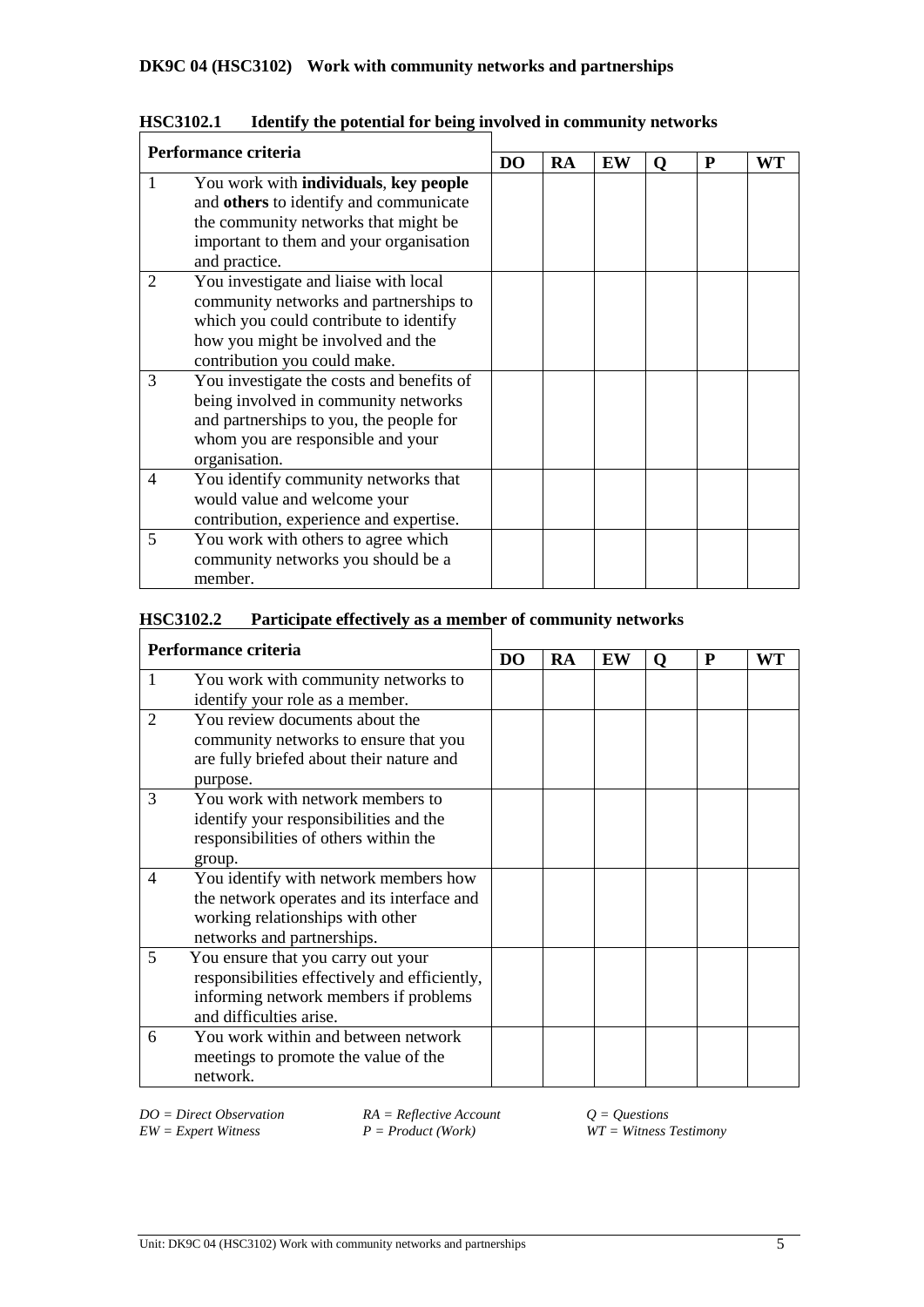### **DK9C 04 (HSC3102) Work with community networks and partnerships**

| Performance criteria                                            | DO | RA | EW |  |  |
|-----------------------------------------------------------------|----|----|----|--|--|
| You work with others to resolve conflicts<br>within networks.   |    |    |    |  |  |
| You observe and challenge practices that<br>are discriminatory. |    |    |    |  |  |

# **HSC3102.2 Participate effectively as a member of community networks (cont)**

# **HSC3102.3 Provide information to inform practice**

| Performance criteria |                                                                                                                                        |                |    |    |   |   |    |
|----------------------|----------------------------------------------------------------------------------------------------------------------------------------|----------------|----|----|---|---|----|
|                      |                                                                                                                                        | D <sub>O</sub> | RA | EW | O | P | WT |
| 1                    | you identify sources of information and<br>support that could inform the practice of<br>networks                                       |                |    |    |   |   |    |
| 2                    | you negotiate and agree strategies and<br>responsibilities with network members to<br>ensure that information is accessed              |                |    |    |   |   |    |
| 3                    | you review information and share it with<br>network members, according to<br>confidentiality agreements with the<br>original source    |                |    |    |   |   |    |
| 4                    | you identify information from the<br>networks and partnerships that is of value<br>to you and your organisation                        |                |    |    |   |   |    |
| 5                    | you work with others within networks<br>and partnerships to identify how the<br>information might inform practice of the<br>network    |                |    |    |   |   |    |
| 6                    | you review and evaluate information to<br>enable you to identify where and how it<br>could be used to best inform your own<br>practice |                |    |    |   |   |    |
| $\overline{7}$       | you discuss your ideas and agree any<br>changes with relevant people                                                                   |                |    |    |   |   |    |

*DO* = *Direct Observation RA* = *Reflective Account Q* = *Questions EW* = *Expert Witness R* = *Product (Work) WT* = *Witness Z* 

 $\widetilde{W}T = \widetilde{W}$  *Witness Testimony*